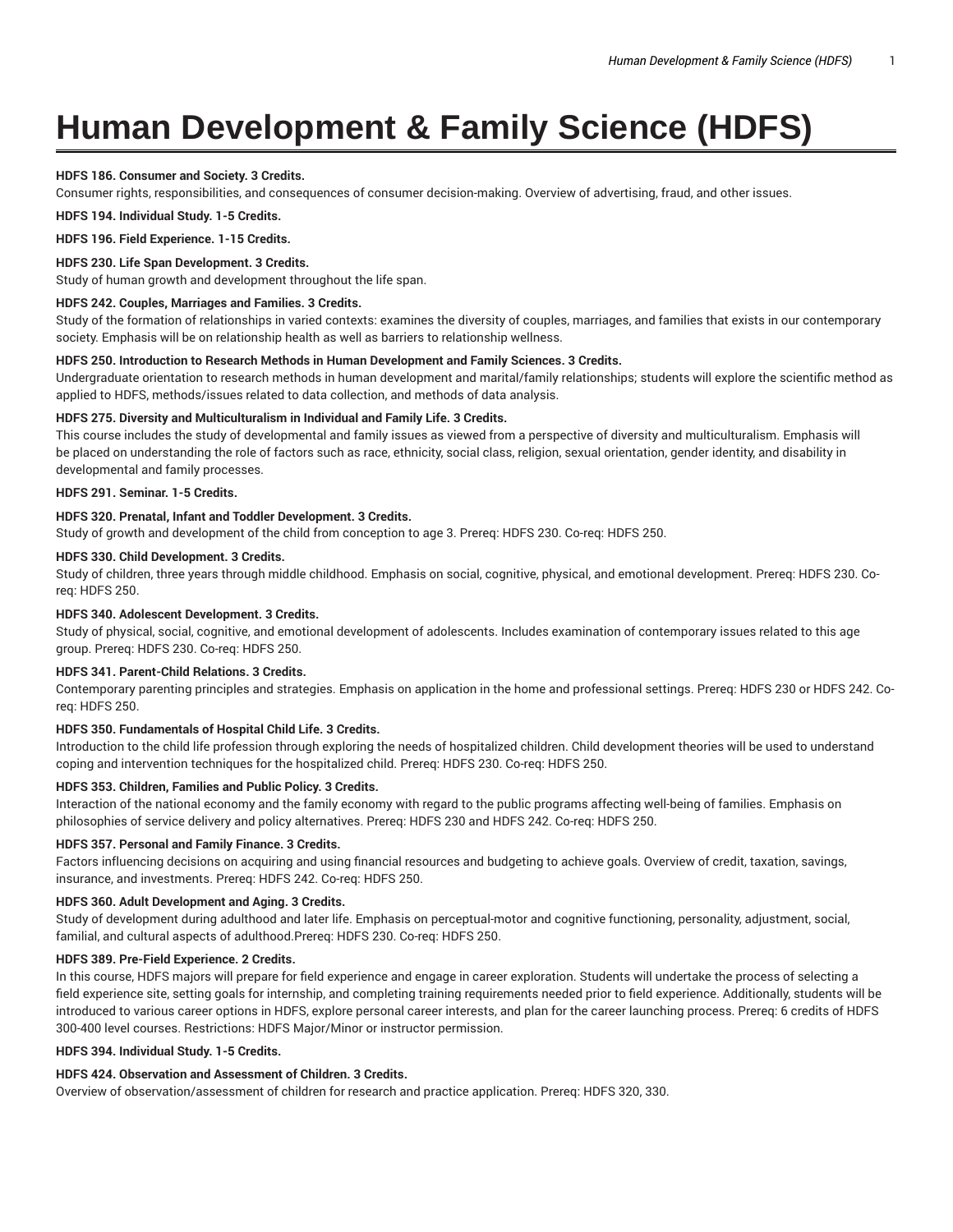## **HDFS 430. Topics in Cognitive Development. 3 Credits.**

Understanding the fundamentals of cognitive development in children, adolescents and/or adults. Topics vary each time the course is offered and may include cognition, perception, concepts, reasoning, memory, and language. May be repeated for credit with change in subtopic. Prereq: 6 credits of HDFS 300-400 level coursework.

### **HDFS 435. Topics in Socioemotional Development. 3 Credits.**

Understanding the fundamentals of socio-emotional development in children, adolescents and/or adults. Topics vary each time the course is offered and may include temperament, peer relations, moral development, emotional development, gender development, or development of self-concept. May be repeated for credit with change in subtopic. Prereq:6 credits of HDFS 300-400 level coursework.

## **HDFS 445. Topics in Family Science: (sub-topic). 3 Credits.**

Advanced study of specific topic areas in Family Science. Topics vary each time the course is offered and may include mate selection, divorce, stepfamilies, poverty, etc. May be repeated for credit with change in subtopic. Prereq: 6 credits of HDFS 300-400 level coursework and students must be a major with junior or senior standing in HDFS, WGS or FACS.

### **HDFS 448. Issues In Sexuality. 3 Credits.**

Study of personal, interpersonal, and societal meanings of human sexuality. Decision making relevant to sexual behavior. Prereq: HDFS 230 and HDFS 242 and HDFS 250 and junior or senior standing.

### **HDFS 462. Methods of Family Life Education. 3 Credits.**

Introduces students to the study of various family issues including crisis, stress, diversity and change and the role of family life education as a method of preventing or mediating family distress. Prereq: 6 credits of HDFS 300-400 level coursework. Restrictions: Junior or Senior standing; HDFS, FACS or WGS majors or minors only.

### **HDFS 468. Families and Work. 3 Credits.**

Issues, opportunities and problems related to the interface of work and family. Topics include household division of labor, trends in the labor market, and work-family policy. Prereq: HDFS 242 and HDFS 250 and junior or senior standing. {Also offered for graduate credit - see HDFS 668.}.

#### **HDFS 477. Financial Counseling. 3 Credits.**

Advanced analysis of family financial issues. Evaluation of alternative financial programs. Prereq: HDFS 357 and 3 credits of HDFS 300-level coursework. {Also offered for graduate credit - see HDFS 677.}.

## **HDFS 480. Community Resources of Later Life. 3 Credits.**

This course will expose students to the various policies and programs focused on providing services to older adults. Additionally, this course will emphasize the theoretical knowledge that underscores an understanding of the social and psychological dynamics of help seeking behavior in later life. Prereq: HDFS 230 and HDFS 250 and junior or senior standing.

# **HDFS 482. Family Dynamics of Aging. 3 Credits.**

Examination of issues related to family life in the later years from the perspectives of aging individuals and their families. Prereq: HDFS 242 and HDFS 250 and junior or senior standing. {Also offered for graduate credit - see HDFS 682.}.

# **HDFS 483. Developmentally Appropriate Practices from Birth Through Adolescence. 3 Credits.**

This course will provide guidance in planning, implementing, and evaluating developmentally appropriate activities and programming from birth through adolescence including infancy, preschool-age, childhood, and adolescence A strong emphasis on careers from birth through adolescence in child development and family science will be incorporated into this course. Prereq: HDFS 320, HDFS 330 and HDFS 340.

**HDFS 491. Seminar. 1-5 Credits.**

**HDFS 494. Individual Study. 1-5 Credits.**

**HDFS 496. Field Experience. 1-15 Credits.**

**HDFS 499. Special Topics. 1-5 Credits.**

# **HDFS 677. Financial Counseling. 3 Credits.**

Advanced analysis of family financial issues. Evaluation of alternative financial programs. {Also offered for undergraduate credit - see HDFS 477.}.

#### **HDFS 682. Family Dynamics of Aging. 3 Credits.**

Examination of issues related to family life in the later years from the perspectives of the elderly and the family. Prereq: 6 credits social science. {Also offered for undergraduate credit - see HDFS 482.}.

**HDFS 696. Special Topics. 1-5 Credits.**

# **HDFS 705. Quantitative Methods in Developmental Science. 4 Credits.**

This course is an introduction to research methods and quantitative analyses commonly used in developmental science. Special emphasis will be placed on the unique methodological features associated with the field. Prereq: Graduate standing in HDFS or Developmental Science.

#### **HDFS 710. Foundations of Youth Development. 1 Credit.**

This course will examine the fundamentals of youth development and the youth development profession. Through this introduction to the field, students will explore the ethical, professional, and historical elements of youth development as it has evolved toward professionalization.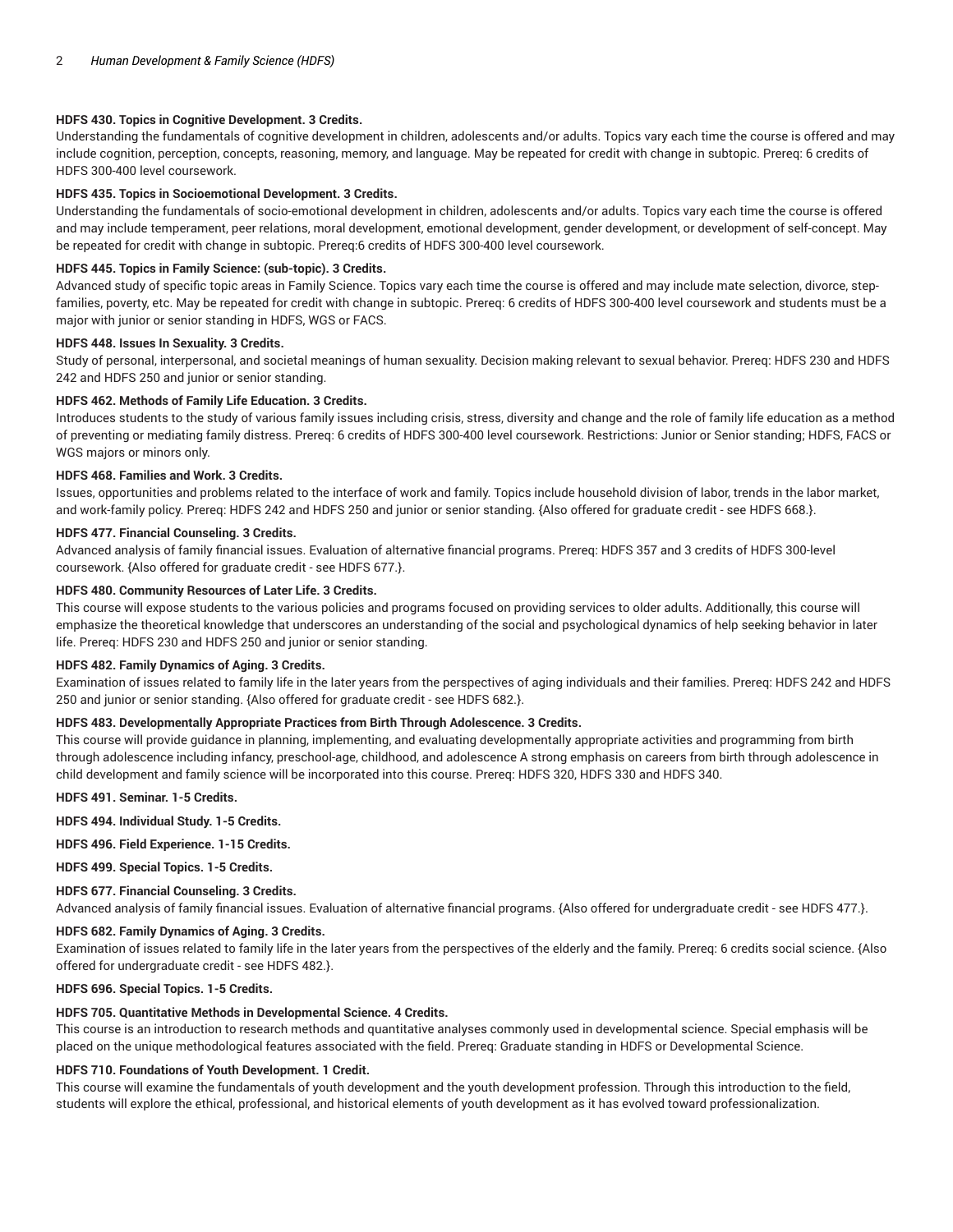# **HDFS 711. Youth Development. 3 Credits.**

An introduction to theory and research in positive youth development. The course emphasizes how the developmental tasks of this life stage are influenced by (and influence) family and home, school, peers, and other contextual forces. The course will help students recognize and become familiar with the major issues and transitions of adolescents.

## **HDFS 712. Community Youth Development. 3 Credits.**

Focuses upon community youth development from a strength-based approach. This approach is a holistic and dynamic understanding of youth and communities encompassing both individual development (i.e. positive youth development) and adolescents' interrelationships with their environments. Emphasis is placed upon research, theory, and practice.

#### **HDFS 713. Adolescents and Their Families. 3 Credits.**

This course explores adolescent development in the context of the family. The bi-directional influences between adolescents and their families will be examined. Implications for professionals working with youth and families will be explored and highlighted.

#### **HDFS 714. Contemporary Youth Issues. 3 Credits.**

This course presents issues faced by youth today and associated risk and resiliency factors. A different topic is presented each year. Past topics have included Youth Violence, Youth and Appearance, and Volunteerism. The course may be taken more than once, as long as the topic areas are different each time.

# **HDFS 715. Youth in Cultural Contexts. 3 Credits.**

This course will examine the cultural contexts that affect youth from within and outside the family. Students will be encouraged to think critically about society and culture, gain further knowledge of how ethnic groups fit historically into society, and examine how history has shaped the current cultural climate of the U.S.

## **HDFS 716. Youth Professionals as Consumers of Research. 3 Credits.**

Students will learn the basics of quantitative and qualitative research approaches that will enable them to understand, evaluate, and critique research articles. Students will be able to judge the validity and usefulness of research articles in order to guide their educational or therapeutic interventions or public policy decisions.

#### **HDFS 717. Program Design, Implementation and Evaluation. 3 Credits.**

Focuses on hands-on tools for conducting strategic planning, designing program logic model, and evaluating the performance of programs for youth and families. Students will develop knowledge through participating in a community-based project involving the practical application of program design and evaluation methods.

#### **HDFS 718. Administration and Program Management. 3 Credits.**

This course introduces students to the development, administration and management of youth-serving organizations.

#### **HDFS 719. Youth Policy. 3 Credits.**

This course examines federal and state policies that impact the developmental opportunities for youth. A guiding question that will be used to evaluate these existing (and prospective) policies is whether they contribute to, or act as barriers to desired developmental outcomes.

# **HDFS 720. Basic Grant Development and Management. 1 Credit.**

This course introduces students to the grant development and management process. Restricted to HDFS MS or PhD program students only.

# **HDFS 721. Adult Development and Aging. 3 Credits.**

Study of development during adulthood and later life. Emphasis on perceptual-motor and cognitive functioning, personality, adjustment, social, familial, and cultural aspects of adulthood.

#### **HDFS 722. Methods and Theories in Gerontology. 3 Credits.**

Study of theories and methods (quantitative and qualitative) in Gerontology.

## **HDFS 723. Perspectives in Gerontology. 3 Credits.**

Examination of current research, theories and controversies within the field of gerontology.

#### **HDFS 729. Professional Seminar in Gerontology. 3 Credits.**

Integrative experience for gerontology students; designed to be taken near the end of the degree program.

## **HDFS 740. Theories & Research in Family Financial Planning I. 3 Credits.**

Introduction to the social science of family financial planning: Theories of family functioning, microeconomic theory related to family resource allocation decisions, the family as an economic unit, and interaction of the family and the economy.

# **HDFS 741. Theories & Research in Family Financial Planning II. 3 Credits.**

Macroeconomic theory as it relates to family resource allocation decisions, theories of household behavior, lifecycle hypothesis, behavioral economics, behavioral finance, theories of behavioral change, and psychological theories of family well-being. Focus on empirical research investigating household financial decision-making. Prereq: HDFS 740.

## **HDFS 750. Culture and Aging: Global and Multicultural Perspectives. 3 Credits.**

Using a cross-cultural perspective, this course explores the developmental processes of aging in various social and cultural contexts, both within the U.S. and across the globe. Focus will be specifically on how culture influences the processes and experience of aging as well as well-being during latelife.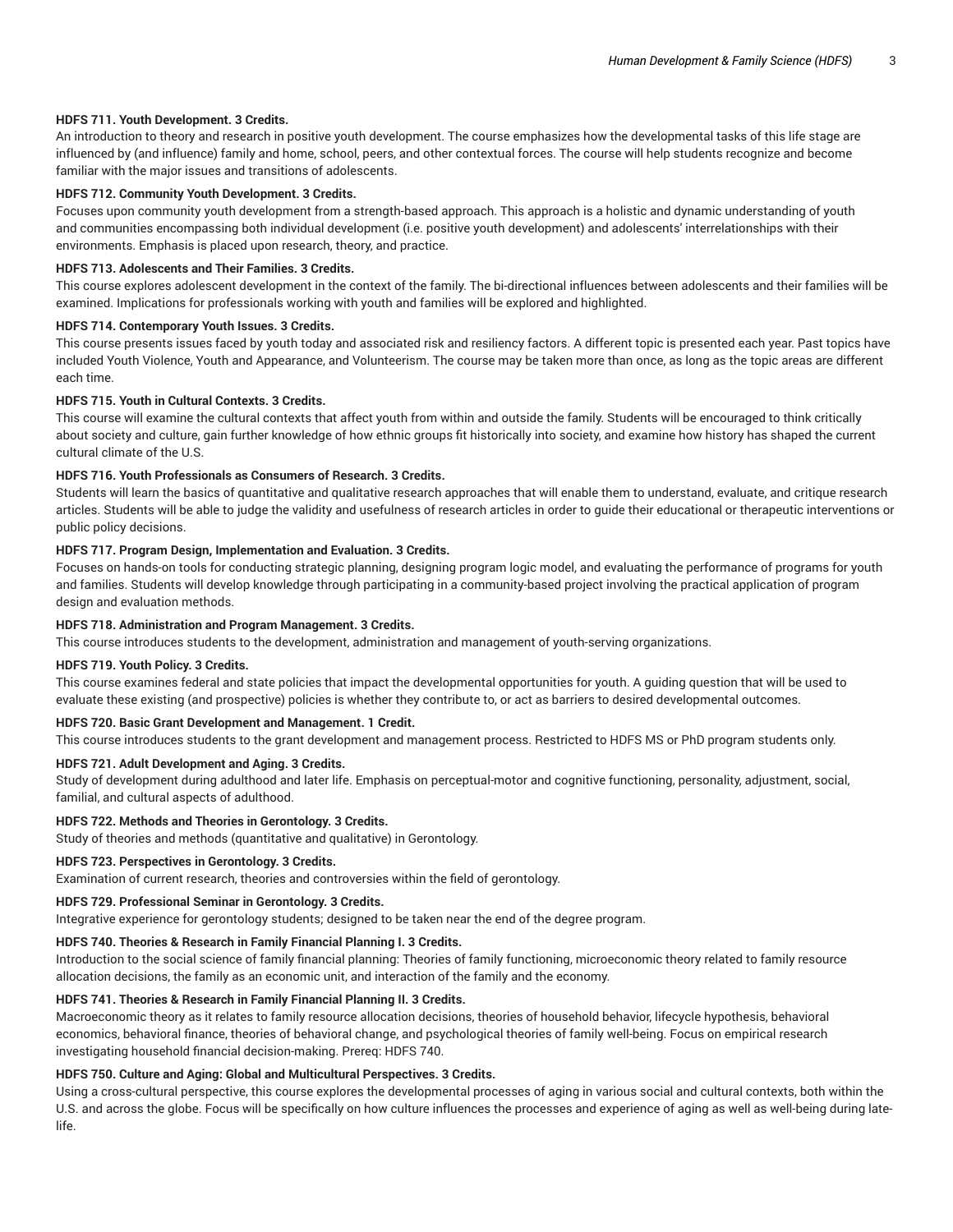# **HDFS 760. Aging Policy. 3 Credits.**

Formation, implementation and impact of policies that affect the well-being of the elderly in the United States.

# **HDFS 761. Applications in Gerontology. 3 Credits.**

Study of the applications of gerontology research and theory. The course will provide an overview of programs, methods and evaluations of services for older adults.

#### **HDFS 762. Retirement Planning, Employee Benefits and the Family. 3 Credits.**

Critical examination of micro and macro considerations in retirement planning for individuals and families.

#### **HDFS 763. Personal Income Taxation. 3 Credits.**

Study of principles and concepts of personal income tax planning as they relate to families.

#### **HDFS 765. Insurance Planning for Families. 3 Credits.**

An in-depth study of risk management concepts, tools, and strategies for individuals and families.

# **HDFS 766. Estate Planning for Families. 3 Credits.**

Study of principles and concepts of estate planning as they relate to families.

# **HDFS 767. Professional Practices in Family Financial Planning. 3 Credits.**

Study of strategies and methods for managing private family financial planning practices including ethics, compensation, client-centered marketing and practice management.

#### **HDFS 768. Housing/Real Estate. 3 Credits.**

Overview of the role of housing and real estate in the family financial planning process including taxation, law, mortgages, ethics and financial calculations.

## **HDFS 769. Financial Planning Case Studies. 3 Credits.**

Examines professional issues in family financial planning including ethics, regulation on certification, communication, and professional responsibility. Emphasis on personal finance case studies and investment policy.

### **HDFS 770. Fundamentals of Financial Planning. 3 Credits.**

Survey of personal/family financial planning including process, time value of money, cash management, credit, taxation, insurance, housing, investments, retirement, and estate planning.

## **HDFS 771. Investing for the Family's Future. 3 Credits.**

Study of the concepts of time and risk value of money in evaluating investment markets.

## **HDFS 772. Military Personal Financial Readiness. 3 Credits.**

Preparation of Financial Counselors and Planners regarding the unique needs and resources of military service members and their families. Focus on mission readiness and overall financial well-being.

**HDFS 790. Graduate Seminar. 1-3 Credits.**

#### **HDFS 791. Temporary/Trial Topics. 1-5 Credits.**

**HDFS 793. Individual Study/Tutorial. 1-5 Credits.**

**HDFS 794. Practicum/Internship. 1-8 Credits.**

**HDFS 795. Field Experience. 1-15 Credits.**

**HDFS 796. Special Topics. 1-5 Credits.**

# **HDFS 797S. Comprehensive Project. 1-6 Credits.**

**HDFS 797. Master's Paper. 1-3 Credits.**

**HDFS 798. Master's Thesis. 1-10 Credits.**

# **HDFS 801. Graduate Orientation Seminar. 1 Credit.**

Introduction to graduate program, faculty, policies and procedures.

#### **HDFS 802. Teaching Developmental Science. 3 Credits.**

Introduction to research and theory on college teaching, including course preparation, grading, and classroom management. Emphasis on acquiring skills related to teaching in developmental science.

## **HDFS 805. Professional Development in Developmental Science. 1 Credit.**

This course serves to facilitate professional development among graduate students in developmental science. Students will discuss methods for succeeding in graduate school, presenting and publishing research, and searching for jobs.

#### **HDFS 811. Developmental Concepts and Theories. 3 Credits.**

This course is an advanced study of the theories and concepts of development throughout the lifespan. Students will be introduced to relevant historical and current theoretical work on biological, cognitive, and socio-emotional human development. Using interdisciplinary lifespan perspectives, we will explore conceptualizations of developmental change and examine implications for research and applications.